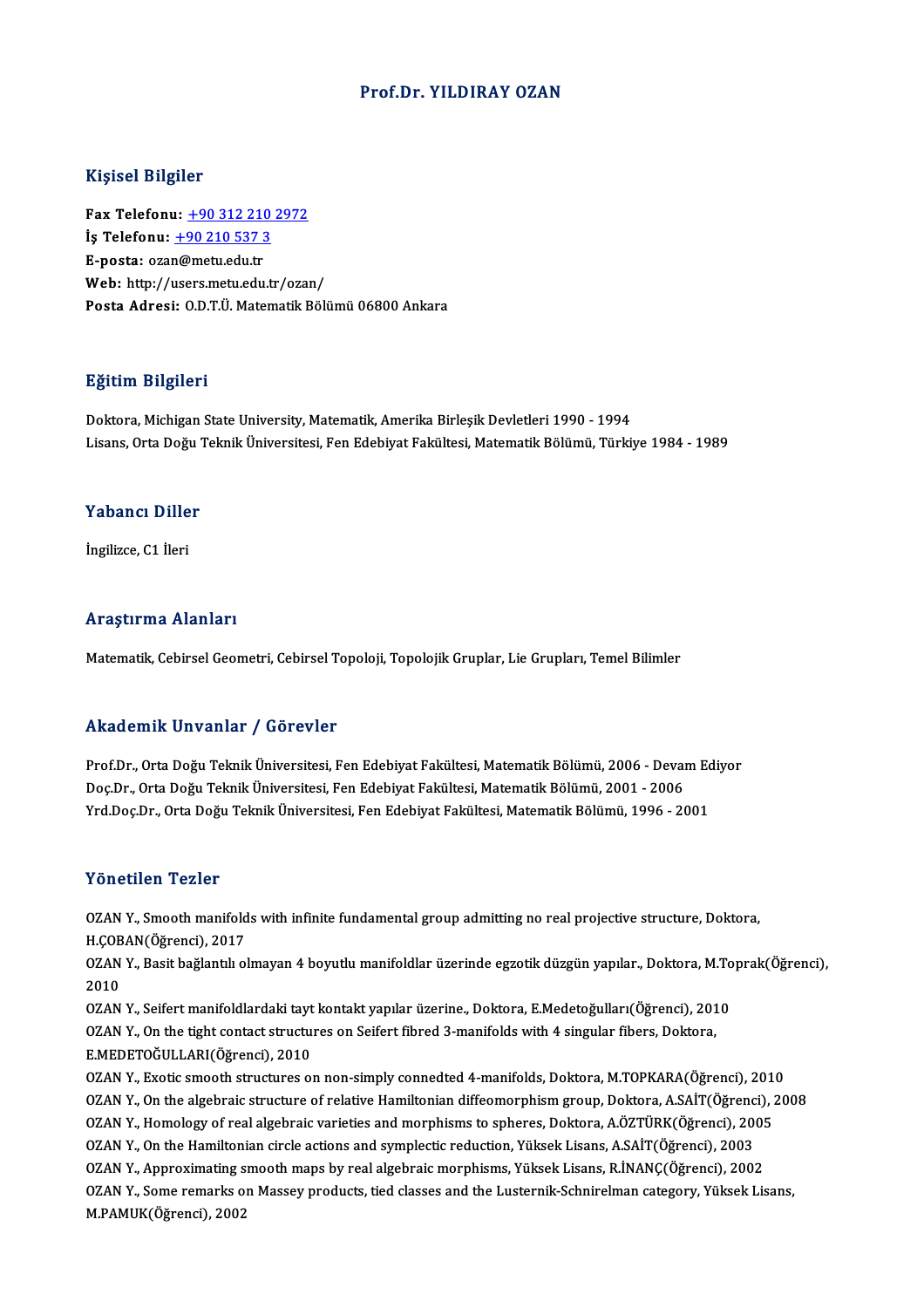OZAN Y., Some remarks on massey products, tied classes and the lusternik-schnirelman category., Yüksek Lisans,<br>M.Pamuk(Öğrengi), 2002 OZAN Y., Some remarks of<br>M.Pamuk(Öğrenci), 2002<br>OZAN Y. On the fundamer OZAN Y., Some remarks on massey products, tied classes and the lusternik-schnirelman category., Yüksek Lisans,<br>M.Pamuk(Öğrenci), 2002<br>OZAN Y., On the fundamental groups of Kähler manifolds and 4-manifold invariants of fini

M.Pamuk(Öğrenci), 2002<br>OZAN Y., On the fundamental groups of Kähler manifolds and 4-manifold invariants of finitely presentable groups,<br>Yüksek Lisans, A.Öztürk(Öğrenci), 1999

OZAN Y., Diferansiyellenebilir manifoldların cebirsel modelleri üzerine, Yüksek Lisans, A.ÇELİKTEN(Öğrenci), 1998

# ozan 1., Dieransiyenenebilir manlıoldıların cebirsel modelleri üzerine, Tüksek Lisans, A.Ç.E.<br>SCI, SSCI ve AHCI İndekslerine Giren Dergilerde Yayınlanan Makaleler

|       | SCI, SSCI ve AHCI İndekslerine Giren Dergilerde Yayınlanan Makaleler                                            |
|-------|-----------------------------------------------------------------------------------------------------------------|
| Ι.    | Liftable homeomorphisms of cyclic and rank two finite abelian branched covers over the real<br>projective plane |
|       | Atalan F., Medetogullari E., OZAN Y.                                                                            |
|       | Topology and its Applications, cilt.288, 2021 (SCI Indekslerine Giren Dergi)                                    |
| П.    | Liftable homeomorphisms of rank two finite abelian branched covers                                              |
|       | Atalan F, Medetogullari E, Ozan Y.                                                                              |
|       | ARCHIV DER MATHEMATIK, cilt.116, sa.1, ss.37-48, 2021 (SCI İndekslerine Giren Dergi)                            |
| III.  | A FILTRATION ON EQUIVARIANT BOREL-MOORE HOMOLOGY                                                                |
|       | Bingham A., Can M. B., OZAN Y.                                                                                  |
|       | FORUM OF MATHEMATICS SIGMA, cilt.7, 2019 (SCI İndekslerine Giren Dergi)                                         |
| IV.   | Self-dual metrics on non-simply connected 4-manifolds                                                           |
|       | Kalafat M., OZAN Y., Arguez H.                                                                                  |
|       | JOURNAL OF GEOMETRY AND PHYSICS, cilt.64, ss.79-82, 2013 (SCI Indekslerine Giren Dergi)                         |
| V.    | Relative flux homomorphism in symplectic geometry                                                               |
|       | Ozan Y                                                                                                          |
|       | PROCEEDINGS OF THE AMERICAN MATHEMATICAL SOCIETY, cilt.133, sa.4, ss.1223-1230, 2005 (SCI Indekslerine          |
|       | Giren Dergi)                                                                                                    |
| VI.   | On cohomology of invariant submanifolds of Hamiltonian actions                                                  |
|       | Ozan Y                                                                                                          |
|       | MICHIGAN MATHEMATICAL JOURNAL, cilt.53, sa.3, ss.579-584, 2005 (SCI İndekslerine Giren Dergi)                   |
| VII.  | Relative topology of real algebraic varieties in their complexifications                                        |
|       | Ozan Y.                                                                                                         |
|       | PACIFIC JOURNAL OF MATHEMATICS, cilt.217, sa.2, ss.291-302, 2004 (SCI Indekslerine Giren Dergi)                 |
| VIII. | On homotopy groups of real algebraic varieties and their complexifications<br>Ozan Y                            |
|       | GEOMETRIAE DEDICATA, cilt.108, sa.1, ss.131-140, 2004 (SCI İndekslerine Giren Dergi)                            |
| IX.   | On algebraic K-theory of real algebraic varieties with circle action                                            |
|       | Ozan Y.                                                                                                         |
|       | JOURNAL OF PURE AND APPLIED ALGEBRA, cilt.170, ss.287-293, 2002 (SCI İndekslerine Giren Dergi)                  |
| X.    | On entire rational maps of real surfaces                                                                        |
|       | Ozan Y.                                                                                                         |
|       | JOURNAL OF THE KOREAN MATHEMATICAL SOCIETY, cilt.39, sa.1, ss.77-89, 2002 (SCI İndekslerine Giren Dergi)        |
| XI.   | An obstruction to finding algebraic models for smooth manifolds with prescribed algebraic                       |
|       | submanifolds                                                                                                    |
|       | <b>CELIKTEN A, Ozan Y</b>                                                                                       |
|       | MATHEMATICAL PROCEEDINGS OF THE CAMBRIDGE PHILOSOPHICAL SOCIETY, cilt.130, ss.281-286, 2001 (SCI                |
|       | Indekslerine Giren Dergi)                                                                                       |
| XII.  | On homology of real algebraic varieties                                                                         |
|       | Ozan Y                                                                                                          |
|       | PROCEEDINGS OF THE AMERICAN MATHEMATICAL SOCIETY, cilt.129, sa.11, ss.3167-3175, 2001 (SCI Indekslerine         |
|       | Giren Dergi)                                                                                                    |
| XIII. | Homology of real algebraic fiber bundles having circle as fiber or base                                         |